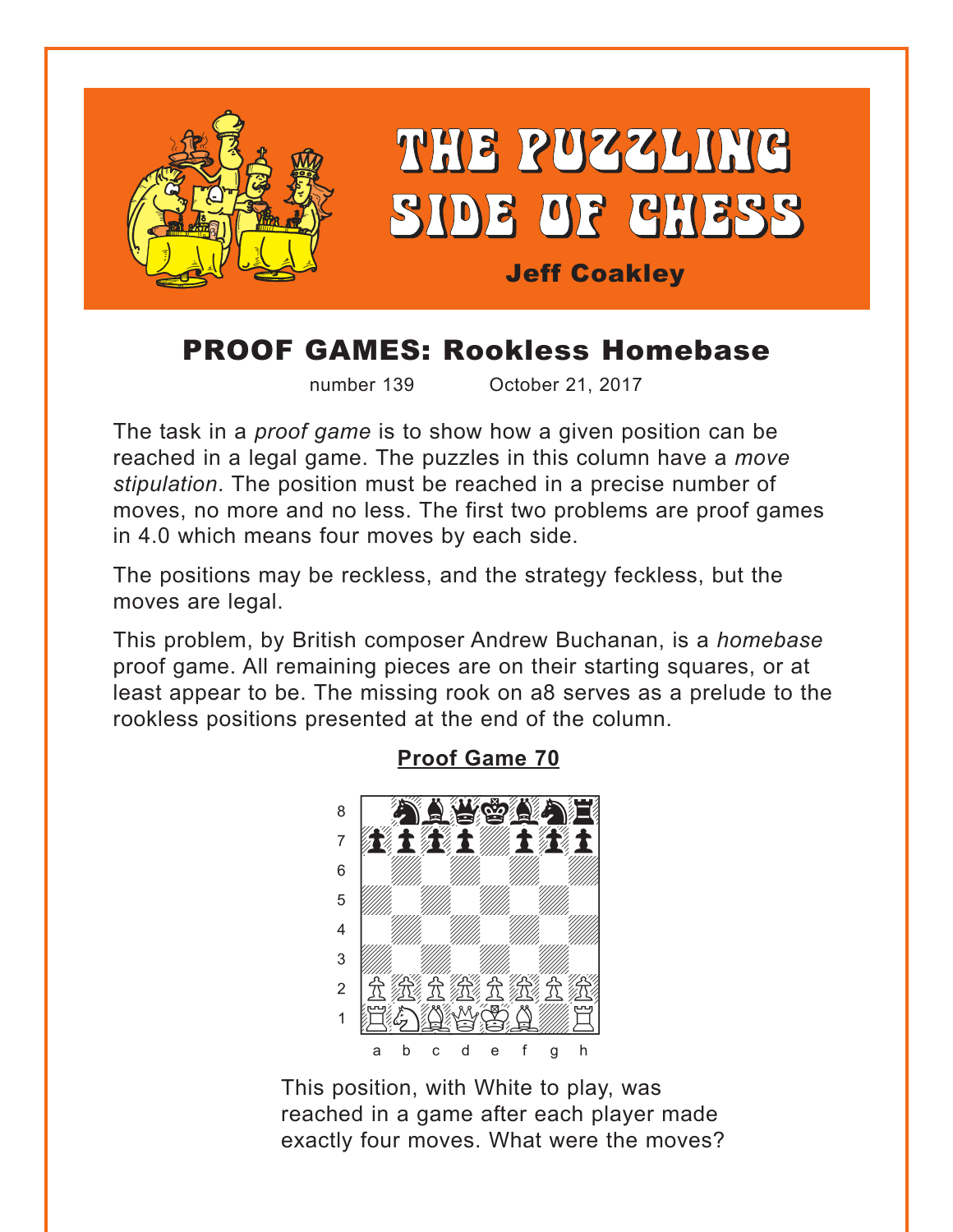<span id="page-1-0"></span>

Shedding light on the problem.

**Proof Game 71** 



This position was reached after Black's fourth turn. What were the moves?

A synthetic game is similar to a proof game. But instead of finding the move sequence that leads to a given position, the task is to compose a game that ends with a particular move.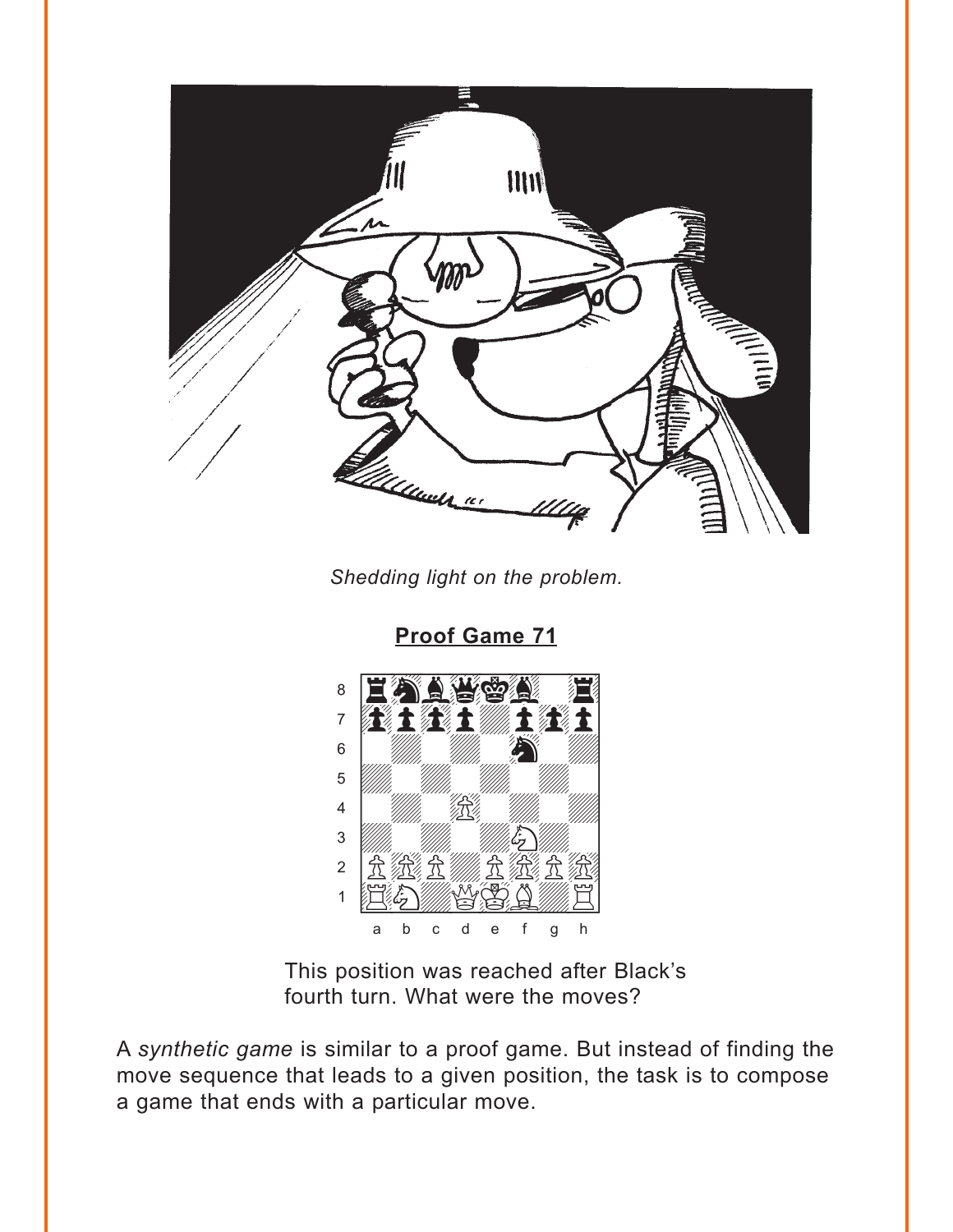#### **[Synthetic Game 32](#page-7-0)**

<span id="page-2-0"></span>

Compose a game that ends with the move **5.Rh3#**



The next game is length 4.5. Here on the *Puzzling Side*, anything greater than four is labelled "longer".

**[Longer Proof Game 37](#page-7-0)** (4.5 moves)



This position was reached after White's fifth turn. What were the moves?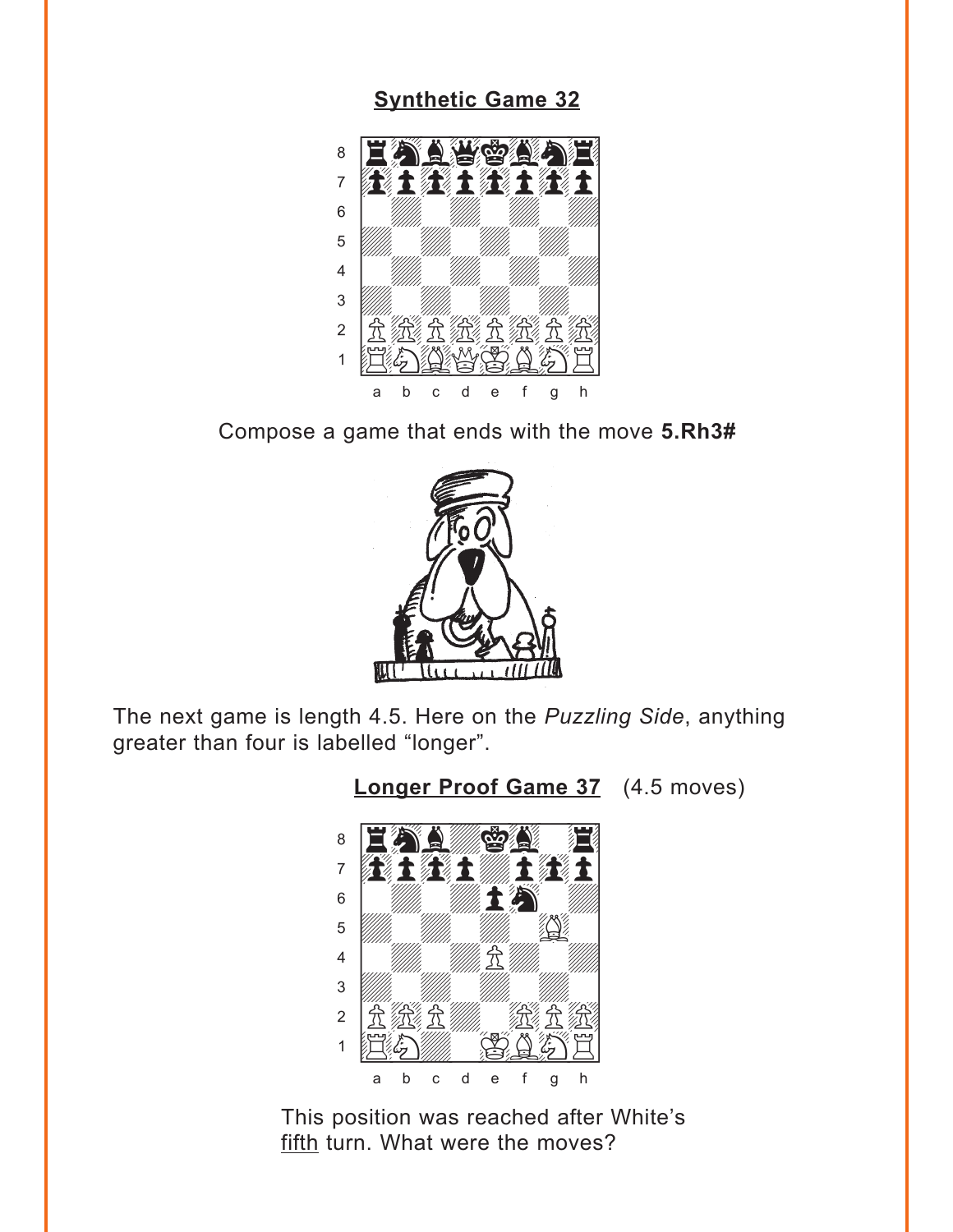<span id="page-3-0"></span>

The following proof games exceed the normal limits of solvability for most chess detectives. They are presented here, not as puzzles, but as artistic endeavours, demonstrating some of the compositional possibilities in this type of retro problem.



The theme of our showcase is *rookless homebases*. Rookless in the sense that all four rooks are captured.



### **[Longer Proof Game 38](#page-8-0)** (10.5 moves)

This position was reached after White's eleventh turn. What were the moves?

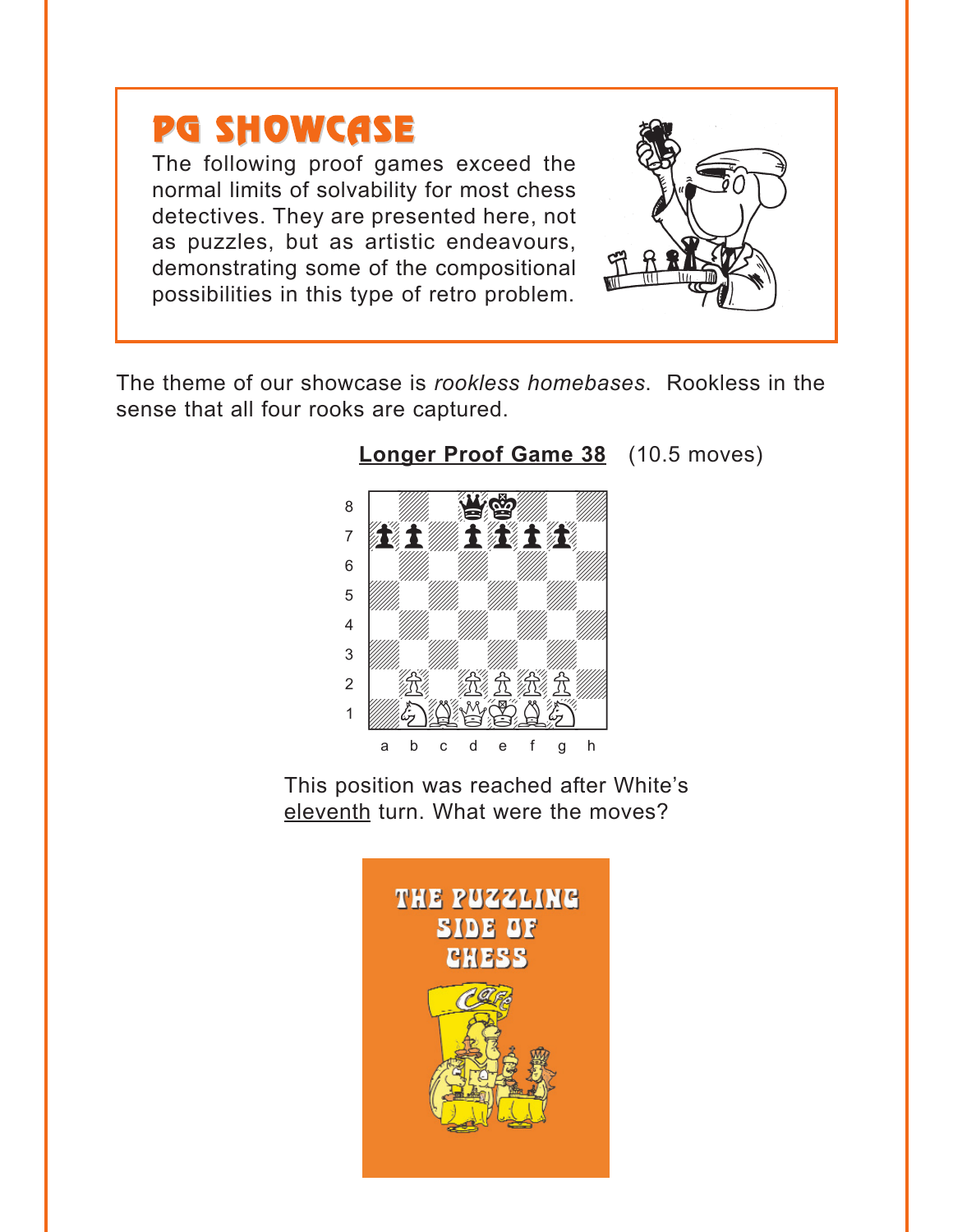<span id="page-4-0"></span>Length 10.5 may be the record for fewest moves needed to achieve the task in a unique homebase proof game. Here's another approach with the same number of moves. This time the position also has a vacant a-file and h-file. Empty "rook files" as we used to say.

> www.communications.com  $\delta$  ,  $\sum_{i=1}^n\frac{1}{i}$  ,  $\sum_{i=1}^n\frac{1}{i}$  $\overline{a}$  and  $\overline{a}$  and  $\overline{a}$  and  $\overline{a}$  and  $\overline{a}$  and  $\overline{a}$  and  $\overline{a}$  and  $\overline{a}$  and  $\overline{a}$  and  $\overline{a}$  and  $\overline{a}$  and  $\overline{a}$  and  $\overline{a}$  and  $\overline{a}$  and  $\overline{a}$  and  $\overline{a}$  and  $\overline{a}$  and 6 *William William William William William William William William William William William William William William William William William William William William William William William William William William William Wil*  $\overline{\mathcal{L}}$ 4 William William William William  $\frac{1}{\sqrt{2}}$  $\blacksquare$   $\blacksquare$   $\blacksquare$   $\blacksquare$   $\blacksquare$   $\blacksquare$   $\blacksquare$   $\blacksquare$   $\blacksquare$   $\blacksquare$   $\blacksquare$   $\blacksquare$   $\blacksquare$   $\blacksquare$   $\blacksquare$   $\blacksquare$   $\blacksquare$   $\blacksquare$   $\blacksquare$   $\blacksquare$   $\blacksquare$   $\blacksquare$   $\blacksquare$   $\blacksquare$   $\blacksquare$   $\blacksquare$   $\blacksquare$   $\blacksquare$   $\blacksquare$   $\blacksquare$   $\blacksquare$   $\blacks$ a b c d e f g h

**[Longer Proof Game 39](#page-8-0)** (10.5 moves)

This position was reached after White's eleventh turn. What were the moves?

The next problem is a twin to the previous proof game, removing the knight on b8 and adding an extra half-move. Rookless and knightless, with rook files cleared.



This position was reached after Black's eleventh turn. What were the moves?

In case you were wondering, all proof games on *The Puzzling Side of Chess* have been computer tested for accuracy and uniqueness.

[Longer Proof Game 40](#page-9-0) (11.0 moves)

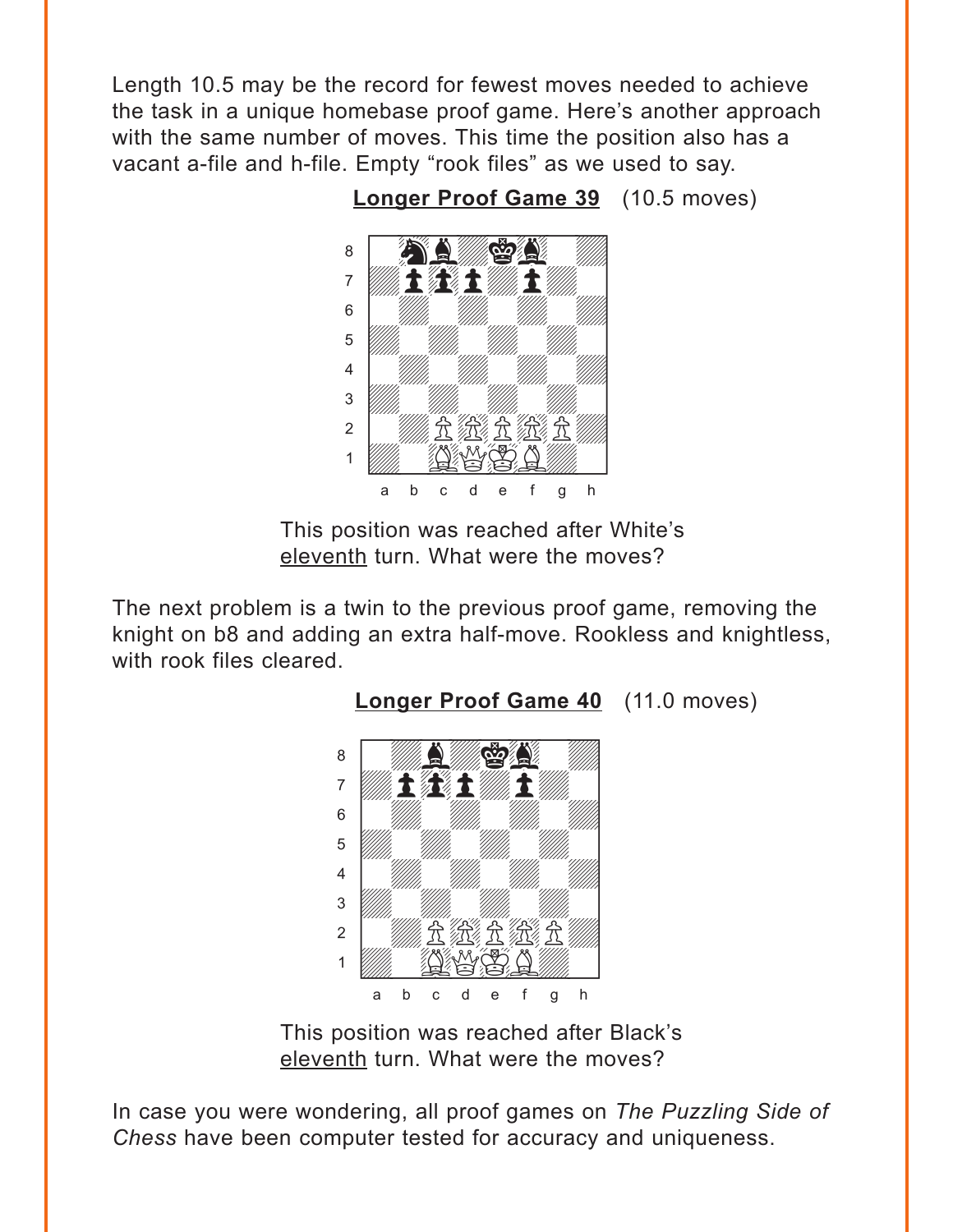<span id="page-5-0"></span>Our final "composition" takes things several steps further. Rookless, knightless, and pawnless! Just four pieces remain on the board. Unearthed by means of a search engine programmed by Canadian computer expert François Labelle.

This problem is the record for most moves in a homebase proof game, rookless or otherwise.



#### **[Longer Proof Game 41](#page-9-0)** (16.5 moves)

This position was reached after White's seventeenth turn. What were the moves?



*Clean-up time.*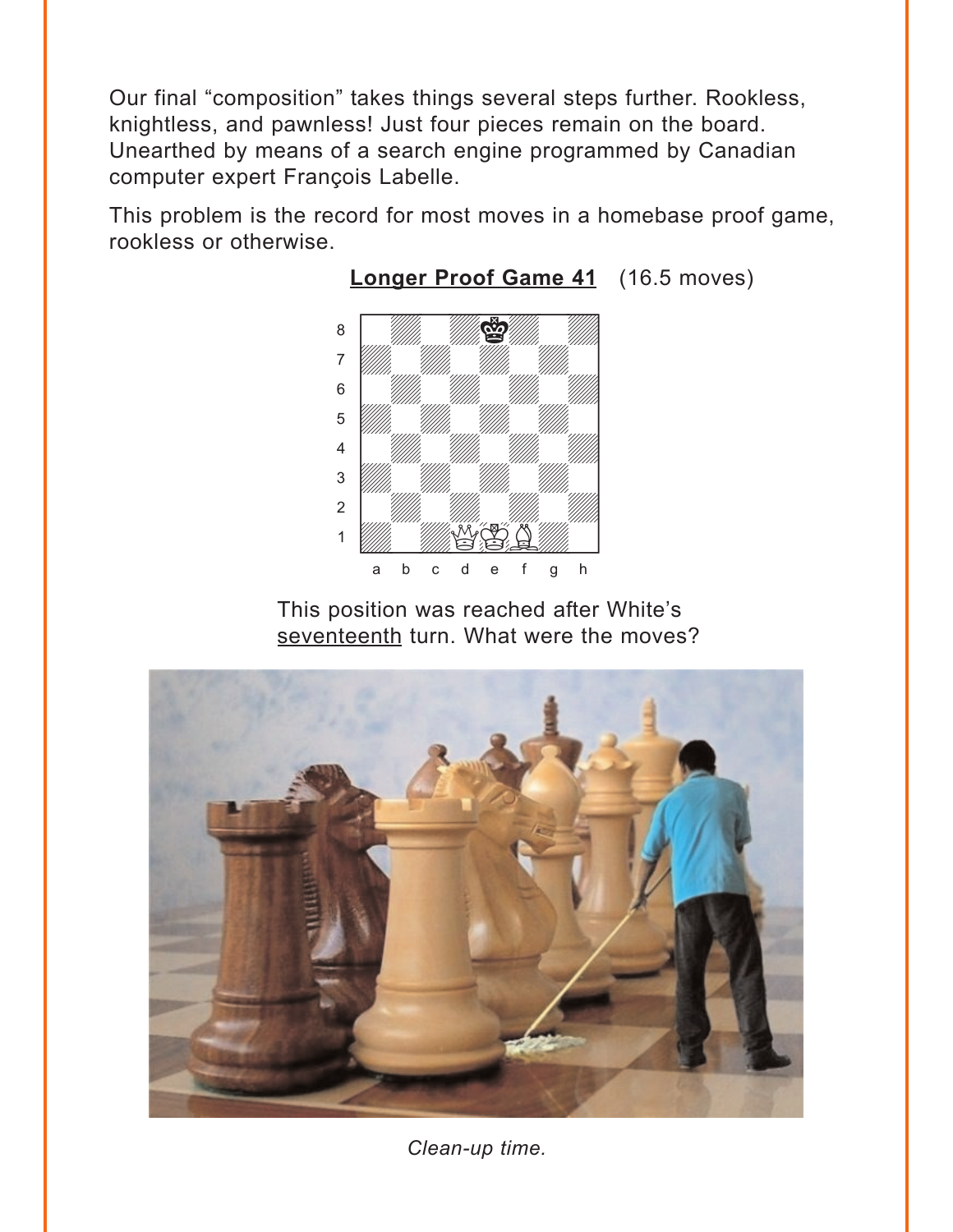## <span id="page-6-0"></span>**SOLUTIONS**

Except for proof games 70 and 41, all problems by J. Coakley, *Puzzling Side of Chess* (2017).

**PDF hyperlinks.** You can advance to the solution of any puzzle by clicking on the underlined title above the diagram. To return to the puzzle, click on the title above the solution diagram.

### **[Proof Game 70](#page-0-0)**

Andrew Buchanan 2004 *internet mailing list Winning Chess Puzzles For Kids* (2006)



1.Nf3 e5 2.Nxe5 Na6 3.Nc6 Rb8 4.Nxb8 Nxb8

Mysterious happenings on b8.

**[Proof Game 71](#page-1-0)**



1.d3 e5 2.Bf4 exf4 3.d4 f3 4.Nxf3 Nf6

Tempo move with white d-pawn. Capture on vacant f4 square.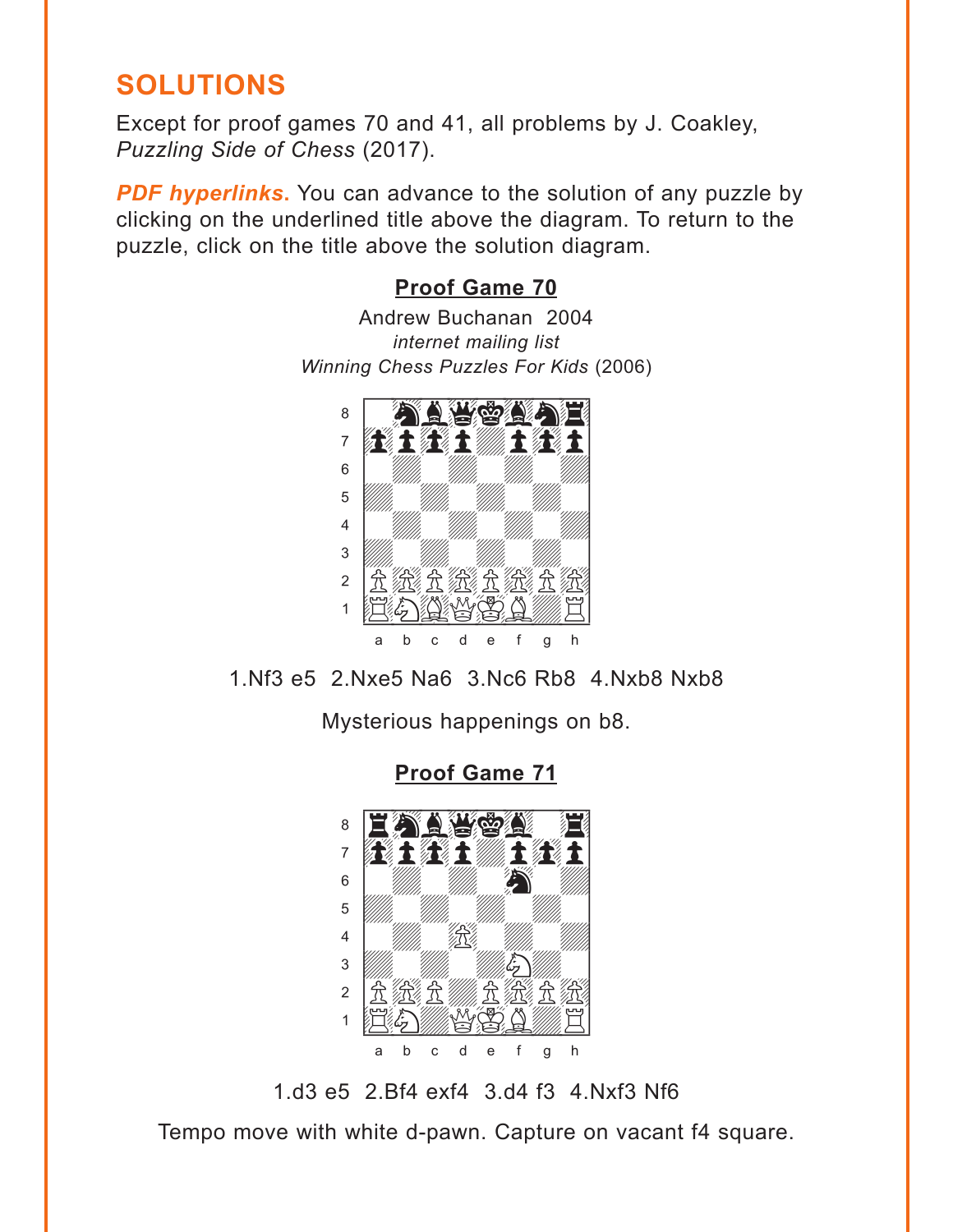#### **[Synthetic Game 32](#page-2-0)**

<span id="page-7-0"></span>



The first three white moves can be played in different orders. Black can also play 1...f5.



**[Longer Proof Game 37](#page-2-0)** (4.5 moves)

1.e4 e6 2.Qf3 Qg5 3.Qf6 Qxd2+ 4.Bxd2 Nxf6 5.Bg5

A double move by the white bishop helps conceal where the queens were captured.

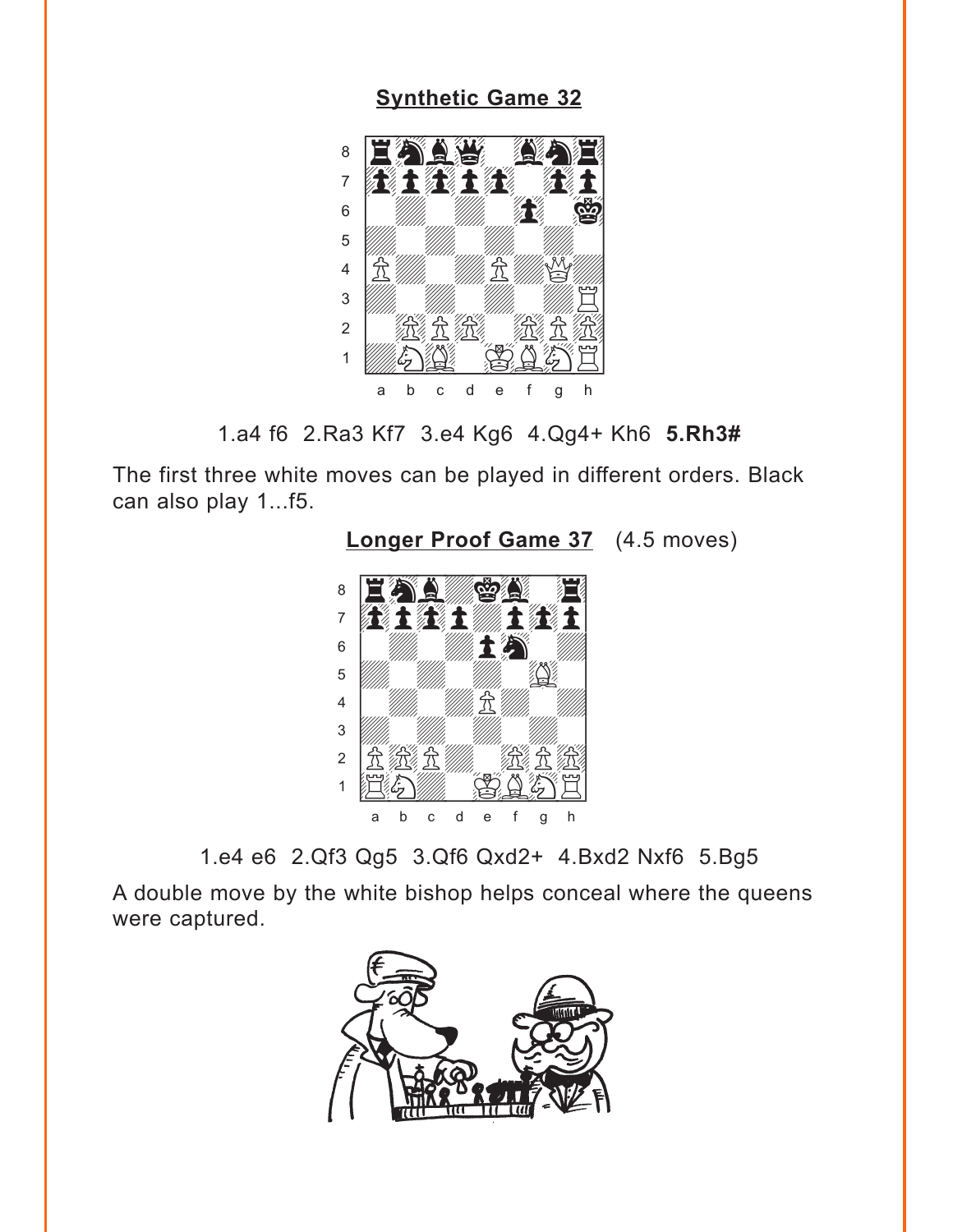<span id="page-8-0"></span>**[Longer Proof Game 38](#page-3-0)** (10.5 moves)



1.a4 Nc6 2.a5 Nxa5 3.Rxa5 h5 4.Rxh5 c5 5.Rxc5 Rxh2 6.Rxc8 Rh8 7.Rxh8 Rxc8 8.Rxg8 Rxc2 9.Rxf8+ Kxf8 10.Qxc2 Ke8 11.Qd1

Tricky play by all four rooks.

The last move in a homebase proof game is necessarily a *switchback*.



**[Longer Proof Game 39](#page-4-0)** (10.5 moves)

1.Nf3 e5 2.Nxe5 Qh4 3.Nc6 Qxh2 4.Nxa7 Rxa7 5.Rxh2 Rxa2 6.Rxh7 Rxa1 7.Rxh8 Rxb1 8.Rxg8 Rxb2 9.Rxg7 Bxg7 10.Bxb2 Bf8 11.Bc1

The play after 4.Nxa7, once the a-file and h-file are opened, is completely symmetrical.